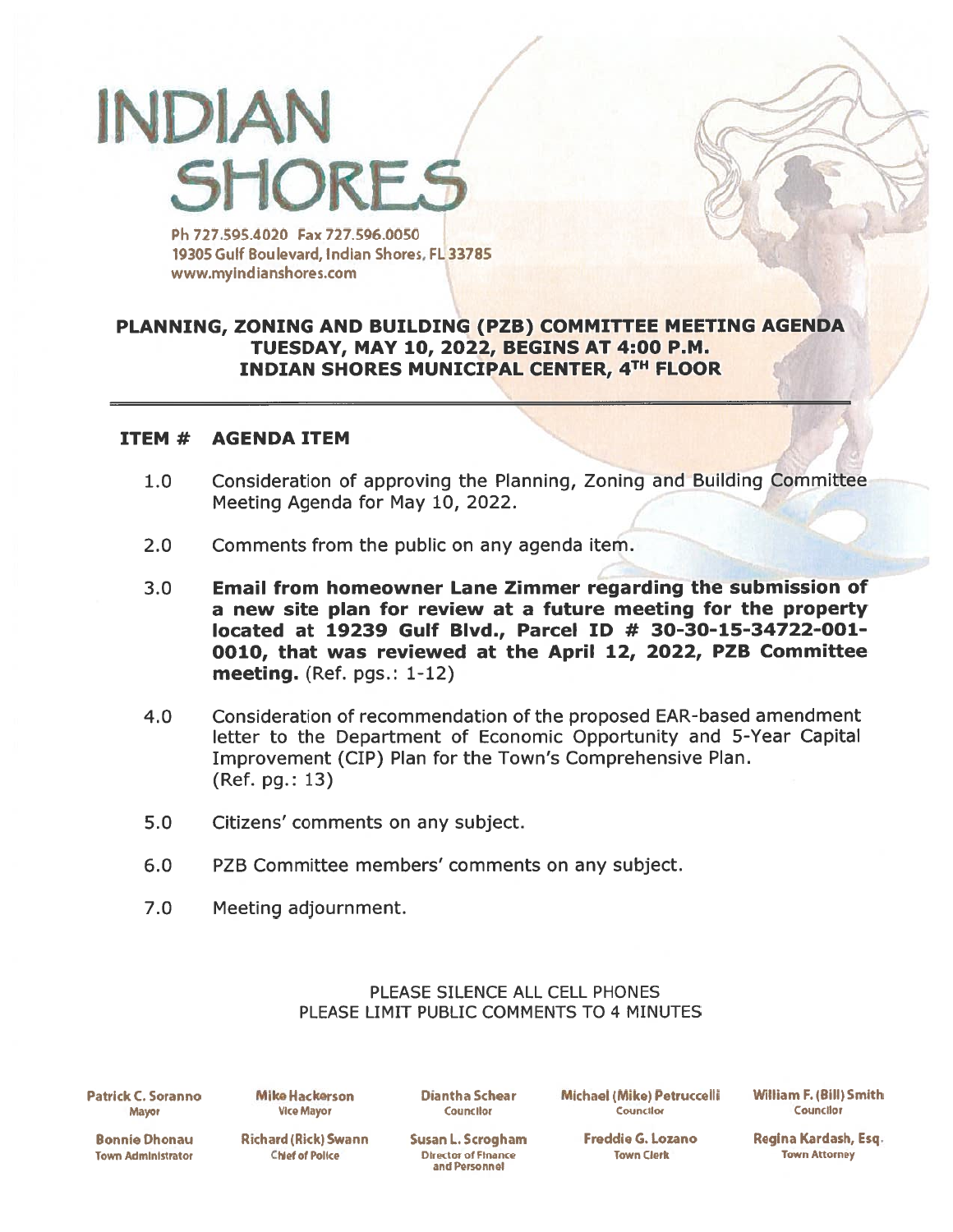Planning, Zoning and Building Committee Meeting Agenda Page 2

May 10, 2022

Freddie Lozano

Town Clerk

Any person who decides to appeal any decision of the Planning, Zoning and Building Committee with respec<sup>t</sup> to any matter considered at any such meeting will need <sup>a</sup> record of the proceedings, and for such purpose, may need to ensure that <sup>a</sup> verbatim record of the proceedings is made, which record includes that testimony and evidence upon which the appeal is to be based.

Any person with <sup>a</sup> disability requiring reasonable accommodation in order to participate in this meeting should contact the Town Clerk's office with your reques<sup>t</sup> within 24 hours prior to the start of the meeting. Phone 727.595.4020, Fax 727.596.0050.